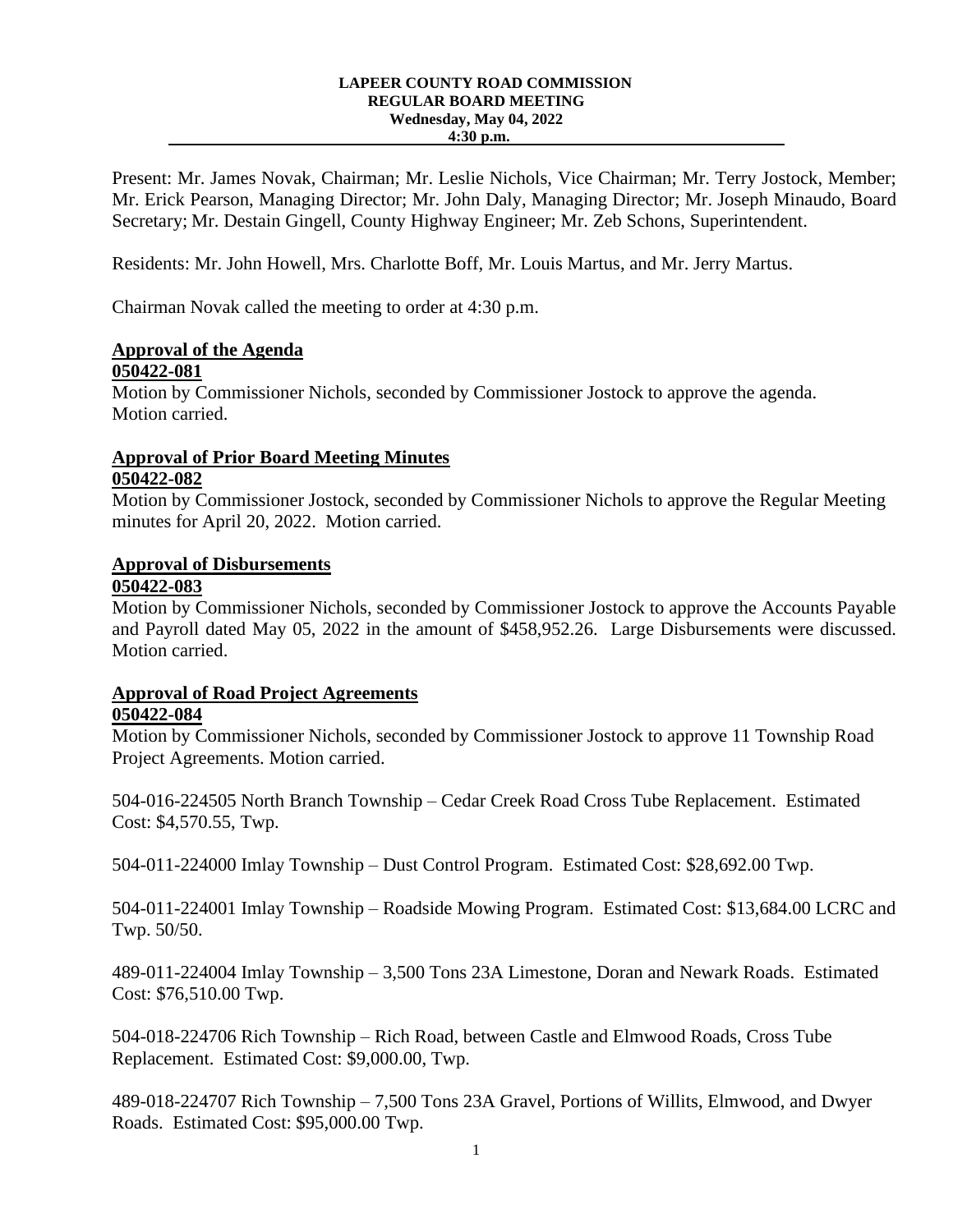### **Lapeer County Road Commission, Regular Meeting May 04, 2022**

504-018-224710 Rich Township – Rich Road, between Millington and Barnes Roads, Cross Tube Replacement. Estimated Cost: \$4,199.12, Twp.

504-008-223705 Elba Township – Stewart Road, approximately 100' W. of Hadley, Arched Culvert Replacement. Estimated Cost: \$7,920.00, Twp.

504-005-223406 Burnside Township – Churchill Road, between Willis and Clear Lake Roads, Cross Tube Replacement 18"x40'. Estimated Cost: \$4,598.46, Twp.

504-005-223407 Burnside Township – Churchill Road, between Willis and Clear Lake Roads, Cross Tube Replacement 18"x38'. Estimated Cost: \$4,085.76, Twp.

489-014-224308 Mayfield Township – Road Restoration - Ditching, Remove 3 trees, Remove Berm, Install 6 drive way tubes and 4,000 Tons Gravel. Grosbeck Road, between Haines and Bowers Roads. Estimated Cost: \$95,000.00 Twp.

#### **Managing Director Report**

#### **Motion to Approve Retirement of Surplus Equipment 050422-085**

Motion by Commissioner Jostock, seconded by Commissioner Nichols to approve the Retirement of Surplus Equipment - Truck #1245 (to be sold), Radar Unit #9693 and Grader snowplow wing #6260. Motion carried.

Mr. Pearson gave an FYI, County Commission Meeting to be held tomorrow morning. Mr. Erick Pearson, Outgoing Managing Director, Mr. John Daly, Incoming Managing Director, and Mr. Zeb Schons, Superintendent, to attend.

#### **Superintendent Report**

Mr. Schons informed shoulder work is completed in the Lapeer and Imlay City Districts. North Branch is Starting.

Mr. Schons informed grading in Almont Township was underway. Bordman and Hough Roads are to receive 23A Limestone

Mr. Schons stated Culvert Replacement is underway for the 2022 Overlay Projects.

Mr. Schons informed the 2 Tandems ordered are being assessed additional fees due to the economy. Also the 3 pick-up trucks ordered will be delivered in June and July.

#### **Engineering Report Approval of bid tabulations 050422-086**

Motion by Commissioner Jostock, seconded by Commissioner Nichols to approve bid tabulations and award in best interest for tree and brush removal in road right of way at various locations in Lapeer County. Motion carried.